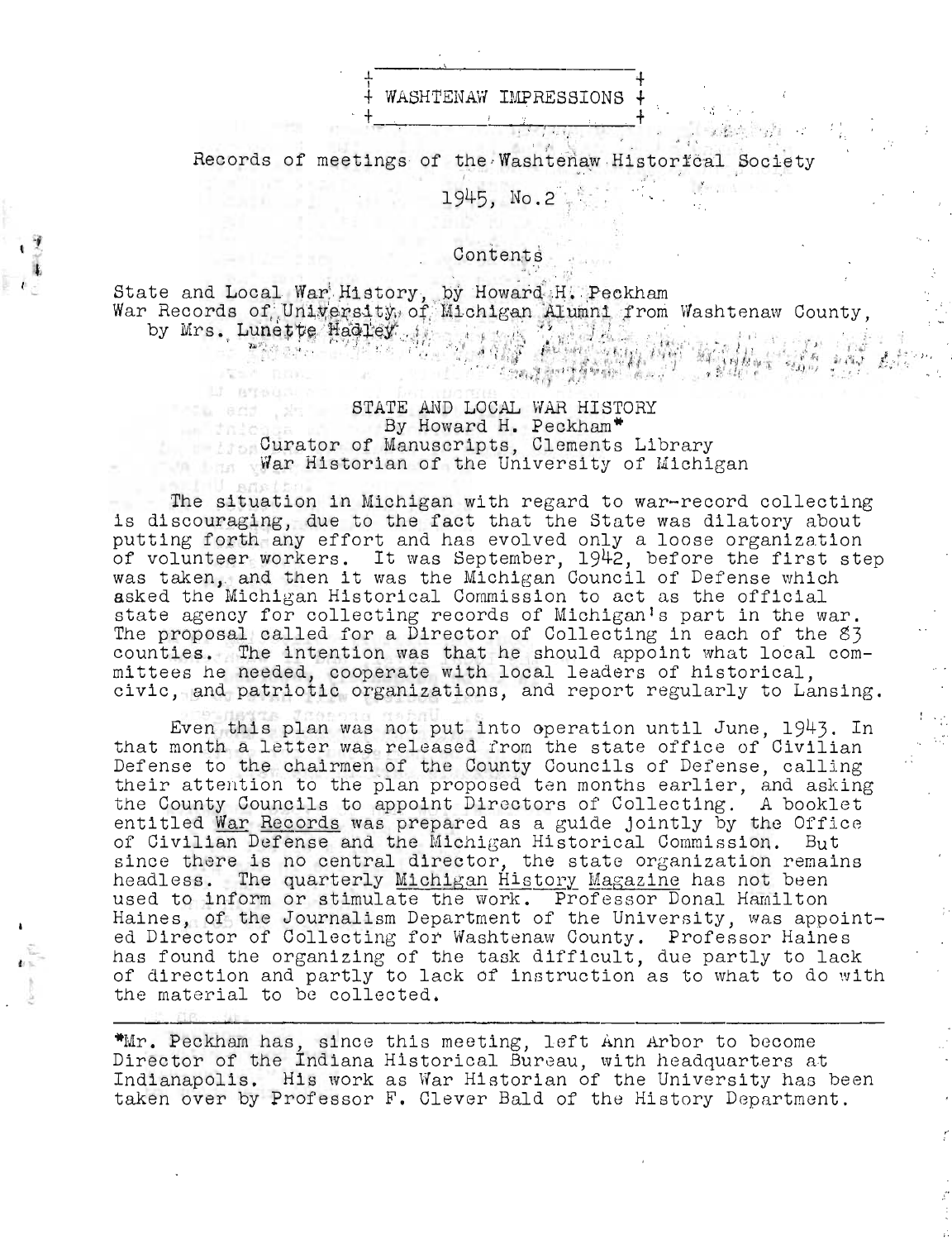The extremely well organized campaigns which some other states have been pushing are at the same time an indictment and an inspiration to Michigan to wake up and do more effective work on this task before it becomes too late. In most of these states the existing historical commission or state historical society immediately assumed the direction of an integrated plan that reached into every activity affected by the war. I happen to have some acquaintance with Indiana's program and I believe it to be typical of what wide-awake states are doing. In that state the impetus came from the Civilian Defense Director, who turned to the president of Indiana University for advice on keeping the records of this national emergency. This was done before Pearl Harbor, Conferences followed which involveq the governor, the state histopical bureau (corresponding to our commission), and the state historical society, All plans were completed for gollecting war records and announced in newspapers throughout the state on April 14, 1942. To direct all this work, the State the state on April 14, 1942. To direct all this work, the State Defense Council recommended to the governor that he appoint an Indiana War History Commission. He named 41 prominent and actiye oitizens to the commission, which gave the war work dignity and author- *<sup>r</sup>* ity. The Commission set up a staff of workers at Indiana University that included three field agents to travel about the state. Further, the work was split into six divisions and a chairman appointed for each one. Each division has as many sub-divisions as needed to cover each one. Each division has as many sub-divisions as heacd to cover the end of the state of the field. written, and articles have been published. Publicity by the Commission has been effective and continuous.

The Heat

Whatever is finally done about war history collecting in Michimiatever is finally done about war history collecting in mi-<br>gan obviously must be done on the local level, and if Washtenaw gan obviously must be done on the local level, and if washtenaw<br>County's part in World War II is to be adequately recorded, it is probable that the Washtenaw Historical Society will have to do it, and perhaps also publish the results. Under present arrangements, I agree with the  $Nar$  Records booklet that county records should stay in the county. This work should not be neglected, for certainly Washtenaw County is playing a remarkable part in the war.

I need only mention the words Willow Run to evoke thoughts of plane production, bomber training, and the social impact of the village. Then there must be considered the war's effect on the small towns and rural areas of the area. Likewise in the picture is the participation of the University in the war, an account of which is now in preparation. Perhaps you would be interested in knowing, as an example of a local program, what the University is doing about collecting material on its war activities.

During the period of national emergency, extending from the passage of the draft act in September, 1940, to Pearl Harbor, the University had functioning a Committee on National Defense, an advisory group of faculty members that kept no records. In December, 1941, this committee was superseded by the University War Board with a secretary to record all proceedings. As all war activity on campus secretary to record all proceedings. As all war activity on campus headed up in this body, the secretary's records tell the story of the adjustment of the University to a nation at war. The first group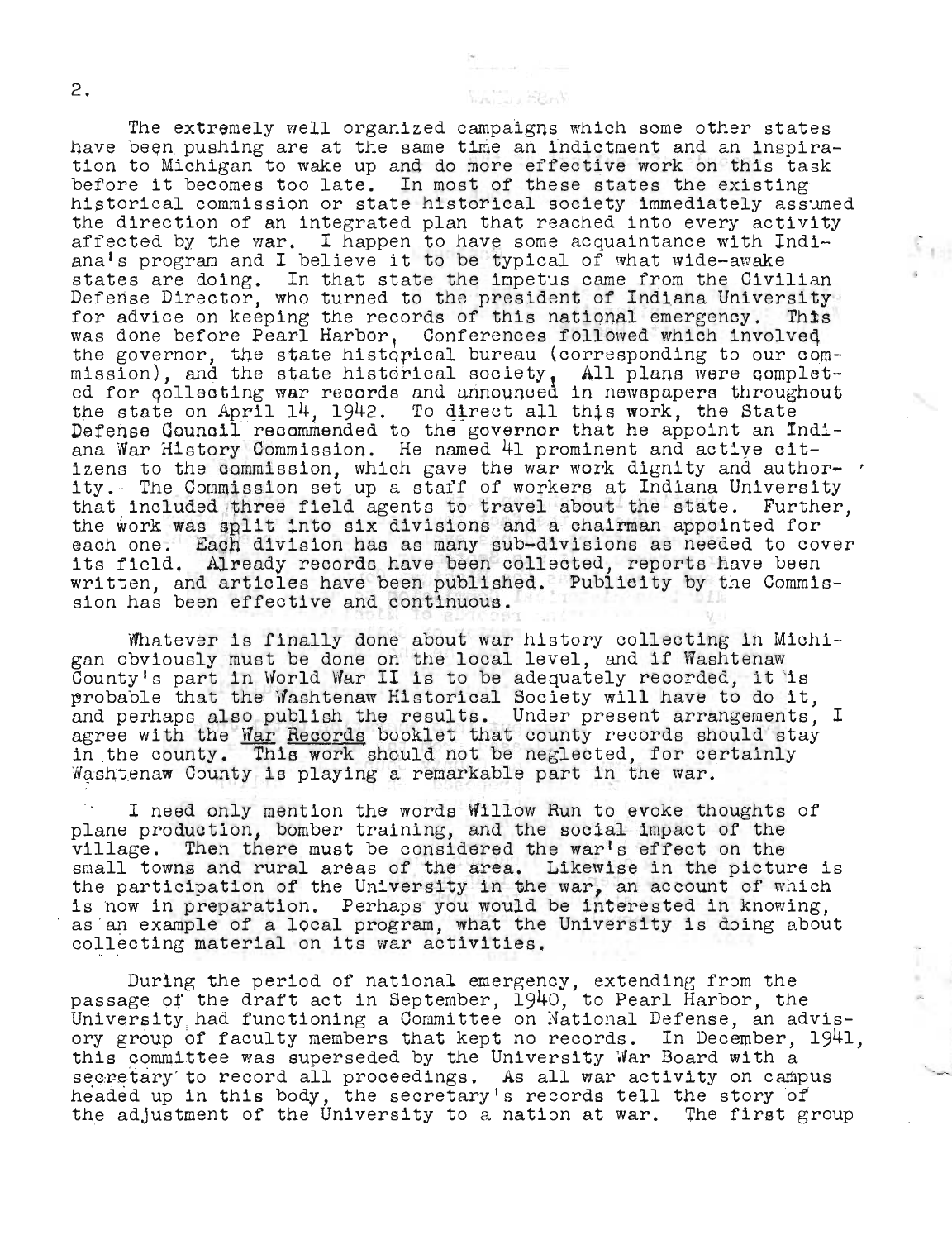of soldiers brought here for special training was the Japanese language company that arrived in January, 1943. The War and Navy Departments speeded their plans 'for other special training programs during that winter and spring. Several military units were installed here by July 1, 1943. The war activities on campus were now so diversified that their progress was out of reach of the secretary of the Nar Board. In August the question was raised in Regents' meeting about appointing a University War Historian on a part-time basis who would devote himself to collecting the records of the University's war activities, write up accounts of the various special programs, would develo Himself to correcting the records of the officers, share activities, write up accounts of the various special programs, and prepare for an ultimate history of the University's participation in the war in one or more volumes. I was appointed to that post at the end of August, 1943.

The work of collection has been done in several different ways: 1. Collected departmental records relating to adjustment to war, although as yet not many are non-current. University War Board records are all .in this collection.

2. Created records by interviews which are then written up.<br>3. Surwyed faculty members for war activities.

4. Clipped newspapers for war news, and filed clipped material by departments.

As part of the War Historian's work, I have also done three

other jobs:<br>1. Worked with the University News Service on publicity in order to inform the State about the University's war services, through the Alumni Bulletin, movie film, and news stories.

2. Started writing the war history in order to determine the adequacy of the records collected so far, and in order to obtain criticism before the narrative goes into permanent book form.

3. Acted as collecting agency for the General Library, Clements Library, and Michigan Historical Collections in securing material relating to this war wanted by each of them.

Ann Arbor, Michigan January 19, 1945

"

3·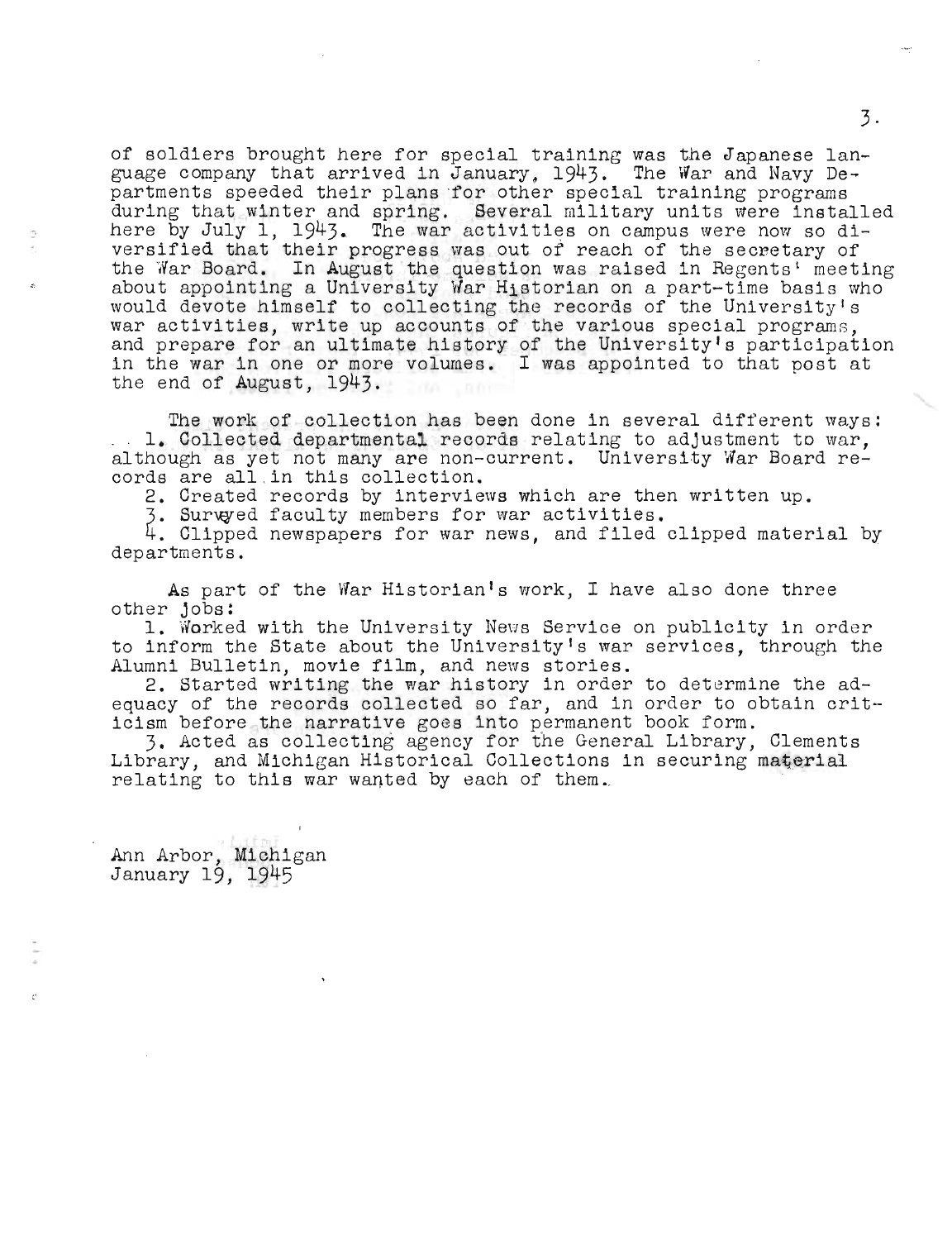#### WAR RECORDS OF UNIVERSITY OF MICHIGAN ALUMNI FROM WASHTENAW COUNTY By Mrs. Lunette Hadley Director of Alumni Catalog Office University of Michigan

All names and figures in this paper must be understood to apply to those Alumni who have attended the University during the regular. academic years, and whose home address is given as Washtenaw County. We do not claim that we have secured all the names of those in military service in the group as defined above, but we do feel we have a very large majority of them. We welcome information about any we wery large majority of them. We welcome information about any we may have missed.\* It is understood that promotions in rank and changes of training and comba are, however, giving facts and figures that are on record in the Alumni Catalog Office as of December 30, 1944. These records have been compiled from newspapers, letters from soldiers and from their parents, requests for changes of address, and inductee lists.

It gives me great pride to state that at the present time, in Washtenaw County, there is a total of 988 Michigan Alumni in the United States Military Service.

| $0.001$ Decood millions, DOI $0.000$ .<br>61 of this number are women<br>390 are non-graduates | 27 of the women are Michigan graduates<br>34 are non-graduates with the man of the state of<br>927 of this number are mena, mas not assessed<br>537 of the men are Michigan graduates<br>1 of the women is a Major, 26 are Lieutenants, 6 are Ensigns,<br>and the remainder in various lower ranks<br>25 of the women are known to be overseas                                                                                                                                                                                |
|------------------------------------------------------------------------------------------------|-------------------------------------------------------------------------------------------------------------------------------------------------------------------------------------------------------------------------------------------------------------------------------------------------------------------------------------------------------------------------------------------------------------------------------------------------------------------------------------------------------------------------------|
| Of the men:<br>63<br>104<br>2549256971<br>$\mathbf{H}$<br>81<br>Ħ<br>Ħ                         | 280 are graduates of the Literary College<br>b are graduates of the Engineering College<br>3 and 10 and 10 and 10 and 10 and 10 and 10 and 10 and 10 and 10 and 10 and 10 and 10 and 10 and 10 and 10 and 10 and 10 and 10 and 10 and 10 and 10 and 10 and 10 and 10 and 10 an<br>Wedical School<br>" and is Law School by Following<br>School of Dentistry<br>School of Education<br>School of Business Administration<br>School of Forestry & Conservation<br>School of Public Health<br>School of Music<br>Graduate School |

\*Fo110wing the report of this meeting in the Ann Arbor News, Mr. Johm H. Morrison of Dexter wrote us a letter describing the clipping he has been doing of Ann Arbor News and Dexter Leader records of Washtenaw in the War, now filling 6 scrapbooks, as well as 24 scrapbooks of other Washtenaw County items. He gives total figures for the County (not restricted to University Alumni) as follows: 109 dead, 95 wounded, 53 missing, 38 prisoners of war. Mr. Morrison is nightwathman in a war plant. We need equally devoted persons to clip from the other six 60unty papers.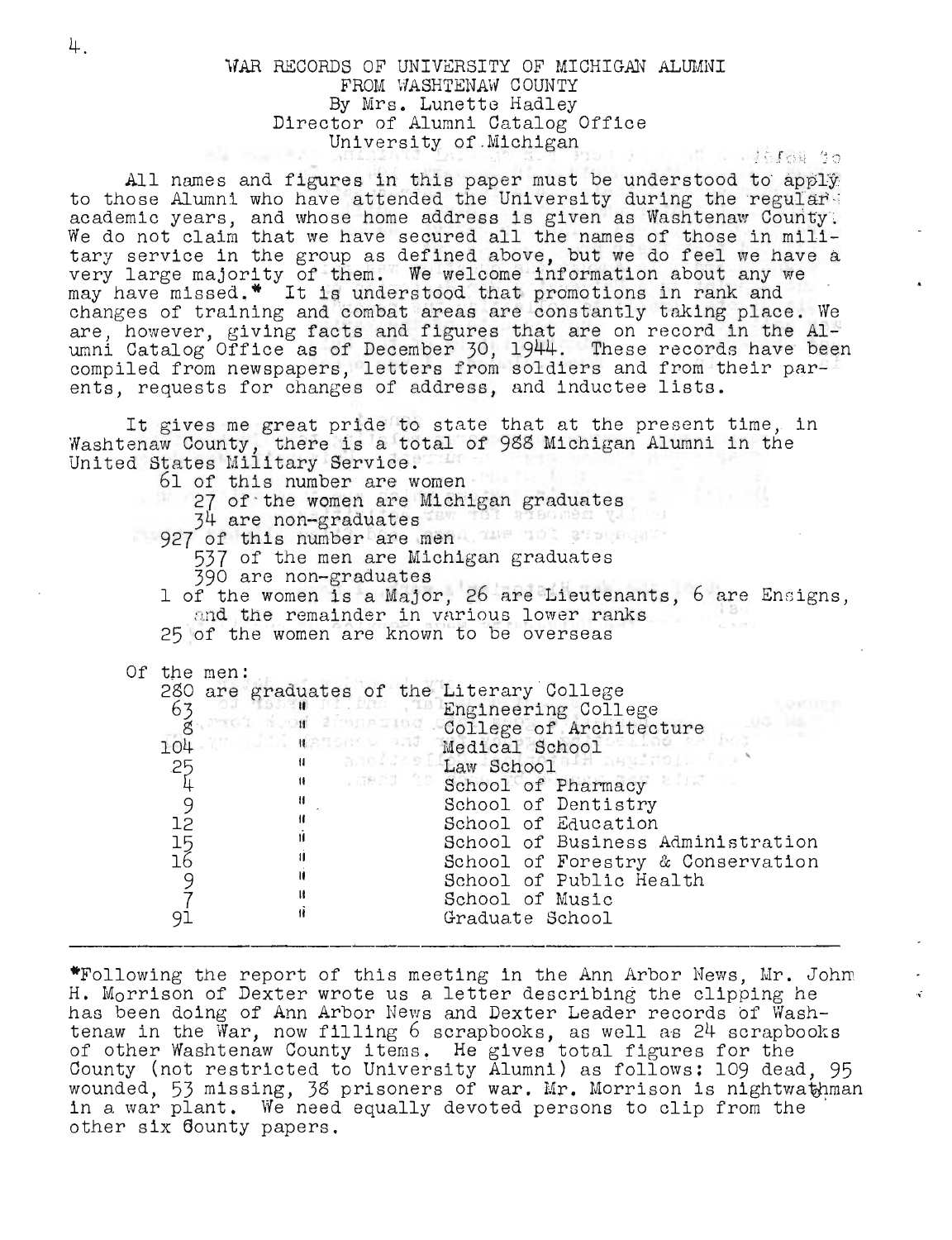(The total number of degrees listed above is larger than the figure given earlier for men and women graduates for the reason that many graduates have taken more than one degree.)

- Of the 927 men in service;
	- 4 are Commanders
		- 8 are Lieutenant Commanders
		- 2 are Colonels
	- 14 arG Lieutenant Colonels
	- 47 are Majors
	- 93 are Captains
	- 209 are Lieutenants (including Jr. and Sr. and 1st and 2nd)
- 44 are Ensigns
	- and the remainder in lower ranks and various specialized training programs.
	- 9 men from Washtenaw County have been honorably discharged for disabilities.
	- 2 men were at Pearl Harbor on December 7, 1941.
	- 258 men are known to be overseas or on sea duty.
	- 12 are prisoners of war in various belligerent countries. 29 have been awarded distinguished medals, such as Purple Heart, Silver and Bronze stars, Oak Leaf Clusters, Air Medals, Distinguished Flying Cross, Certificates of Merit, Medals for Action in Asiatic, Pacific, African, and Middle East Theaters of War.

There are many of our Alumni in service from Washtenaw County who have been in circumstances which have enabled them to contribute outstanding services to the war effort. We hesitate to mention names as we are fully aware that each and every man and woman in service is displaying distinguished conduct and extraordinary courage in their every line of duty, and are true and fitting symbols of a wartime America.

Twenty-three University of Michigan Alumni from Washtenaw County are known to have been killed in action or died while in service. Nine of these are graduates, and 14 are non-graduates. A list of these honored names follows this paper. The University presents to the next of kin of every deceased soldier a beautiful Scroll of Honor bearing this inscription:

The University of Michigan has placed this name upon the Roll of those Alumni who, in the fine tradition of loyalty and self sacrifice established by former generations, served their country in time of peril and have given their lives in defense of our National Liberties. It will forever be held in Honor. To the family and friends who have suffered bereavement, the Regents and Faculty of the Universit, offer their deepest sympathy.

The name of the soldier is engraved at the top of the Scroll, and at the bottom is shown the signatures of President Ruthven and Secretary Shirley Smith, together with the seal of the University and the name of the next of kin.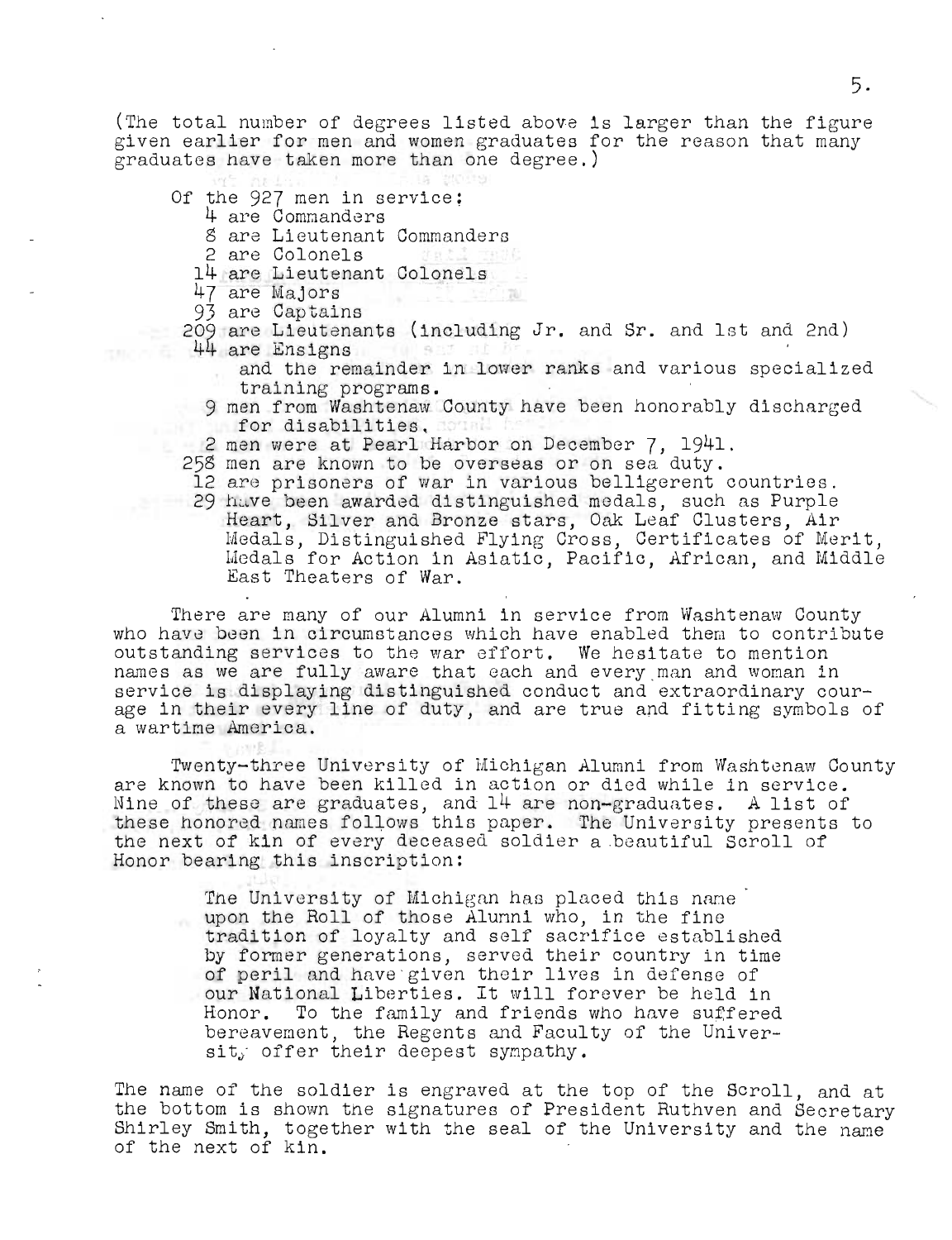It may be interesting to add the fact that 292 present and past members of the faculty are known to be in military service (101 members of the present faculty); 166 of this number are Michigan Alumni.

May we say that the entire citizenry of Washtenaw County bears tribute to these valiant citizens of ours who are giving the last full measure of devotion, that Freedom shall not perish from the **County of the Illi** earth.

## Gold Star List

 $1 - 12$ 

四国)

# of Washtenaw County University of Michigan Alumni<br>as of December 30, 1944

Robert Charles Allmendinger, 1936-39, Second Lieutenant in the U. S. Army Air Forces, was killed in the crash of a Liberator Bomber at Gowan Field, Boise, Idaho, February 26, 1944.

Earl David Barnard, 1936-39, Petty Office in the U. S. Navy. Official notice of death received March 26, 1943, following failure to return from routine patrol flight from the U.S. Naval Air Station at Pensacola, Florida, on June 5, 1942.

Keith Orland Bartlett, 1936-38, Lieutenant, U. S. Army Air Forces, was killed in action somewhere in the European Area, March 31, 1943.

Robert, Irvin Bates, 1942-43, Second Lieutenant, U. S. Army Air Forces, was killed in action near Cheng Kiang, China. Sept.19. 1944.

Wilmer Seeley Becker, 1940, Second Lieutenant, U. S. Army, died in the vicinity of St. Lo, France, of wounds received in action, August  $8.144.$ 68 .730

George Ham Cannon, BSE(ME) 1938, First Lieutenant in the U. S. and Marine Corps, was the first University of Michigan from Washtenaw County or perhaps from any part of the country to die in America's defense. Lieutenant Cannon was killed in action on Midway Island in North Pacific Ocean on December 7, 1941.

William Kirby Cook, AB 1941, Second Lieutenant, U. S. Army Air<br>Forces, was killed in action north of Rome, Italy, February 21, 1944.

Alvis Roland Crabb, 1942-43, Corporal, U. S. Army Air Forces, was killed in a plane crash at Casablanca on August 26, 1944.

Alan Francis Crump, 1939-40, First Lieutenant, U. S. Army Air Forces, was killed in action over England, November 6, 1944.

Reimar Frederic Diekhoff, 1919-21, AB 1923, Apprentice Seaman, U. S. Naval Reserves, died in the United States Naval Hospital at  $\label{eq:R1} \mathcal{A}_N^{\text{eff}} = \mathcal{A}^{\text{eff}} = \mathcal{A} \mathcal{O} \mathcal{I} \mathcal{U} \, .$ Corpus Christi, Texas, April 7, 1943. r format a la la pagnetikan<br>Sengan a mangan a la mondo

**LA BILJ** 

 $\mathcal{F} = \{ \mathcal{F} \}$  .  $\mathcal{A}_{\mathbf{z}}$  ,  $\mathcal{A}_{\mathbf{z}}$  ,

In ast

 $\circ$  .